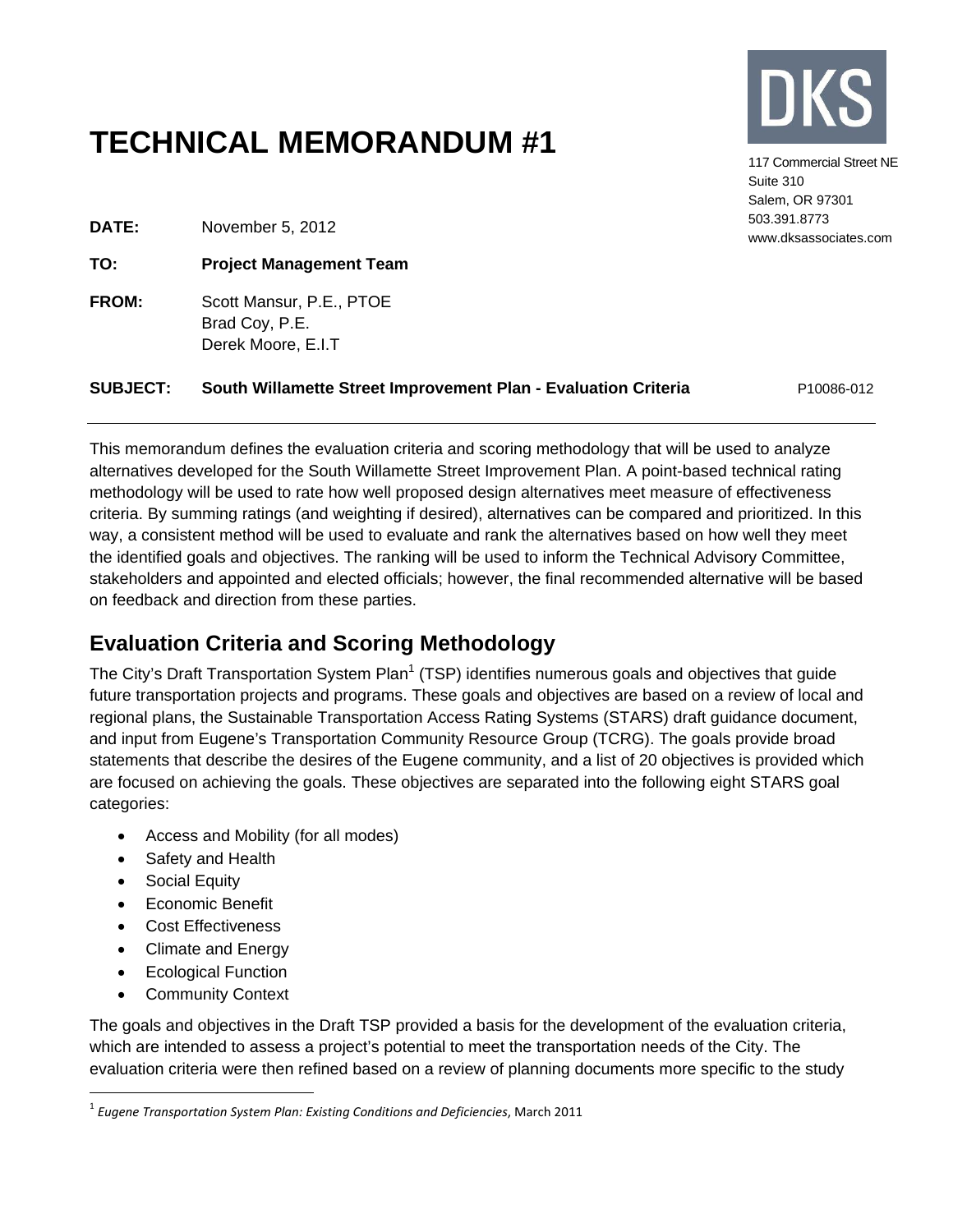Evaluation Criteria November 5, 2012 Page 2 of 5



area, such as the South Willamette Concept Plan. The criteria are summarized in Table 1 according to the goal category they support.

|  |  |  | Table 1: South Willamette Street Evaluation Criteria and Scoring |
|--|--|--|------------------------------------------------------------------|
|  |  |  |                                                                  |

| <b>Criteria</b>                                                                                                                 | <b>Evaluation Score</b>                            |  |  |
|---------------------------------------------------------------------------------------------------------------------------------|----------------------------------------------------|--|--|
| <b>Access and Mobility</b>                                                                                                      |                                                    |  |  |
| <b>Reliability</b>                                                                                                              | +1. Improves trip reliability                      |  |  |
| Improves trip reliability, consistency, comfort and convenience<br>for all modes (walk, bike, transit, cars).                   | 0. No change                                       |  |  |
|                                                                                                                                 | -1. Reduces trip reliability                       |  |  |
| <b>Neighborhood Connectivity</b>                                                                                                | +1. Increases # of connected households            |  |  |
| Increases the number of households that can safely walk, bike, or<br>use transit services to meet basic (non-work) daily needs. | 0. No change                                       |  |  |
|                                                                                                                                 | -1. Decreases # of connected households            |  |  |
| <b>Motor Vehicle Travel Time</b><br>Reduces travel time between key origins and destinations for                                | +1. Decreases travel time for motor<br>vehicles    |  |  |
| motor vehicles.                                                                                                                 | 0. No change                                       |  |  |
|                                                                                                                                 | -1. Increases travel time for motor<br>vehicles    |  |  |
| <b>Alternative Mode Travel Time</b><br>Reduces travel time between key origins and destinations for                             | +1. Decreases travel time for alternative<br>modes |  |  |
| alternative modes.                                                                                                              | 0. No change                                       |  |  |
|                                                                                                                                 | -1. Increases travel time for alternative<br>modes |  |  |
| <b>Safety and Health</b>                                                                                                        |                                                    |  |  |
| <b>Safety</b>                                                                                                                   | +1. Improves safety for all modes                  |  |  |
| Improve safety and security for all users,<br>especially for the most vulnerable; strive for                                    | 0. No change                                       |  |  |
| zero fatalities.                                                                                                                | -1. Reduces safety for all modes                   |  |  |
| <b>Security</b>                                                                                                                 | +1. Improves sense of security                     |  |  |
| Improve actual and perceived sense of security (i.e. Safe driving,<br>getting to and riding transit, walking and biking).       | 0. No change                                       |  |  |
|                                                                                                                                 | -1. Decreases sense of security                    |  |  |
| <b>Emergency Access</b>                                                                                                         | +1. Improves emergency response times              |  |  |
| Improves or maintains emergency response times within and<br>through the corridor.                                              | 0. No change                                       |  |  |
|                                                                                                                                 | -1. Reduces emergency response times               |  |  |

*Table Continued on next page.*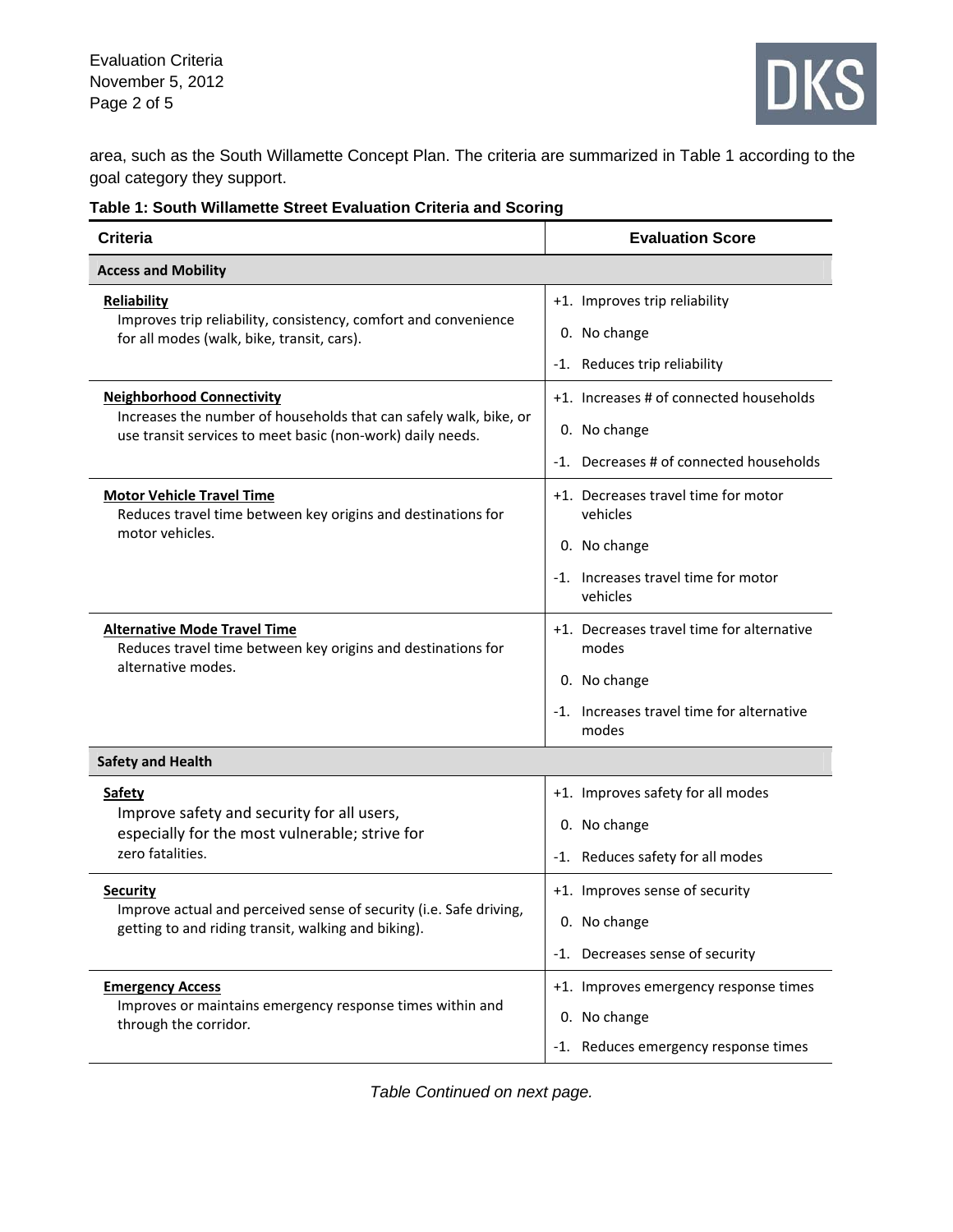

## **(Continued) Table 1: South Willamette Street Evaluation Criteria and Scoring**

| <b>Criteria</b>                                                                                                                                     | <b>Evaluation Score</b>                                                       |  |  |
|-----------------------------------------------------------------------------------------------------------------------------------------------------|-------------------------------------------------------------------------------|--|--|
| <b>Social Equity</b>                                                                                                                                |                                                                               |  |  |
| <b>Equity</b><br>Contributes to closing the transportation access gap between the<br>general user and populations with limited choices, such as the | +1. Specifically benefits populations with<br>limited choices<br>0. No Change |  |  |
| elderly, low income, minority populations, and people with<br>disabilities.                                                                         | -1. Negatively impacts populations with<br>limited choices                    |  |  |
| <b>Economic Access</b>                                                                                                                              | +1. Improves employment access                                                |  |  |
| Improves access from residences to employment and<br>neighborhood centers within a 20-minute walk, bike, or transit                                 | 0. No change                                                                  |  |  |
| trip.                                                                                                                                               | -1. Decreases employment access                                               |  |  |
| <b>Economic Benefit</b>                                                                                                                             |                                                                               |  |  |
| <b>Freight Mobility</b>                                                                                                                             | +1. Improves corridor's freight movement                                      |  |  |
| Provides safe, efficient, and continuous motor vehicle operation<br>to allow timely freight movement along Willamette Street.                       | 0. No Change                                                                  |  |  |
|                                                                                                                                                     | -1. Negative impact on freight movement                                       |  |  |
| <b>Walkable/Bikeable Business District</b><br>Promotes a "Safe, Attractive Pedestrian Experience for Business,<br>Shopping and Entertainment."      | +1. Improves business district pedestrian<br>and bicycle experience           |  |  |
|                                                                                                                                                     | 0. No change                                                                  |  |  |
|                                                                                                                                                     | -1. Reduces business district pedestrian<br>and bicycle experience            |  |  |
| <b>Business Vitality</b>                                                                                                                            | +1. Supports economic vitality                                                |  |  |
| Supports access and visibility of businesses<br>that rely on drive-by traffic by balancing                                                          | 0. No change                                                                  |  |  |
| congestion with economic vitality                                                                                                                   | -1. Negative impact on economic vitality                                      |  |  |

*Table Continued on next page.*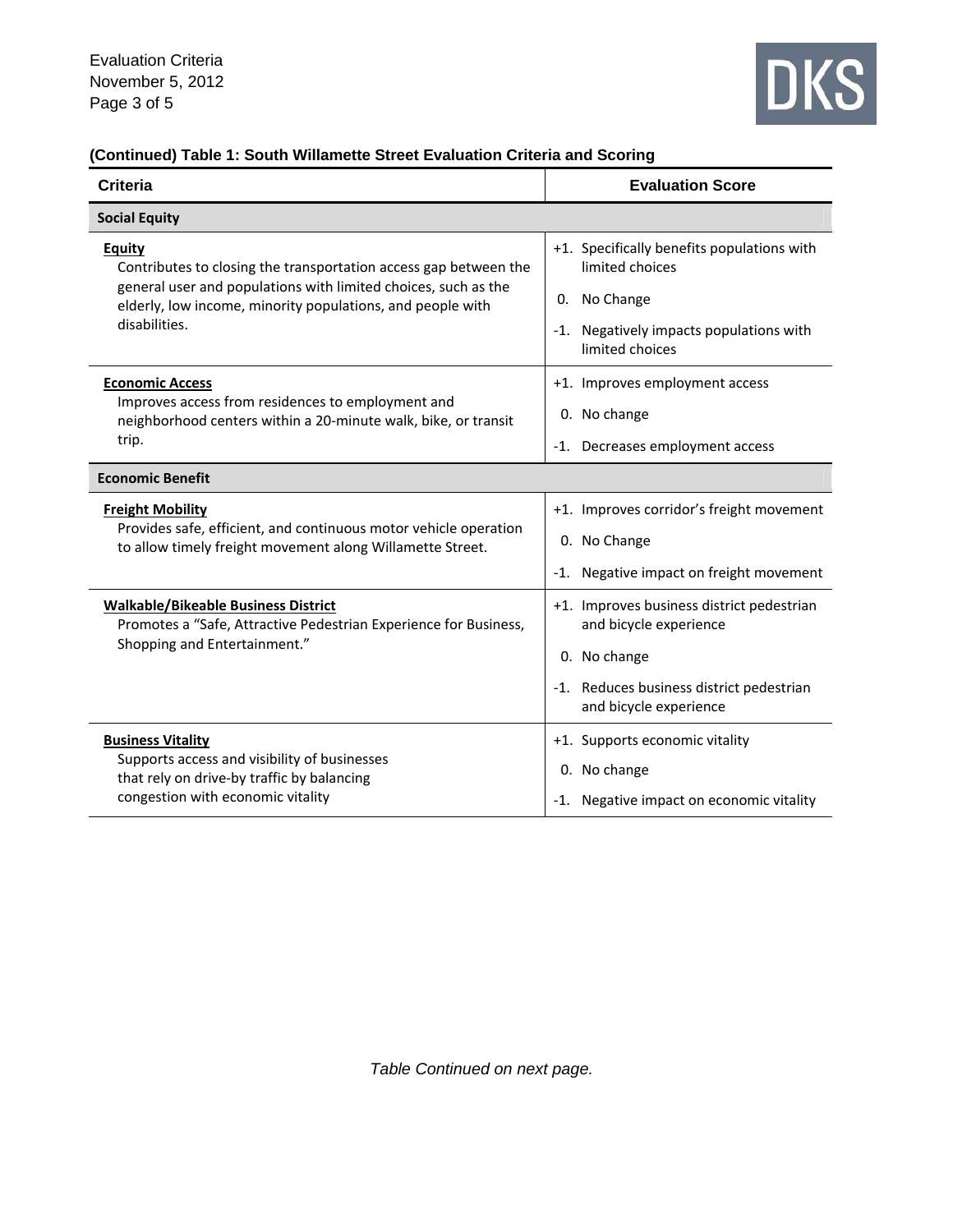

### **(Continued) Table 1: South Willamette Street Evaluation Criteria and Scoring**

| Criteria                                                                                                                                                                                                                              | <b>Evaluation Score</b>                                                                                                     |  |  |
|---------------------------------------------------------------------------------------------------------------------------------------------------------------------------------------------------------------------------------------|-----------------------------------------------------------------------------------------------------------------------------|--|--|
| <b>Cost Effectiveness</b>                                                                                                                                                                                                             |                                                                                                                             |  |  |
| <b>Fundability</b><br>Available funding sources exist to implement projects in a timely<br>fashion.                                                                                                                                   | +1. Funding sources are available<br>0. Feasible costs, but no identified funding<br>-1. High costs and no funding expected |  |  |
| <b>Asset Management</b><br>Favors the enhancement and maintenance of existing systems<br>over system expansion.                                                                                                                       | +1. Enhances existing transportation system<br>0. Minimal enhancement or expansion<br>-1. Expands transportation system     |  |  |
| <b>Project Benefits</b><br>Optimizes benefits relative to public, private and social costs over<br>the life-cycle of the project                                                                                                      | +1. Provides maximum benefits<br>0. Minimal benefits<br>-1. Provides no benefits                                            |  |  |
| <b>Climate and Energy</b>                                                                                                                                                                                                             |                                                                                                                             |  |  |
| <b>Reduce Vehicle Miles Traveled (VMT)</b><br>Improves the corridor as an attractive area without having to<br>drive. Increases mode share for walk, bike, and transit thus<br>reducing greenhouse gases and fossil fuel consumption. | +1. Reduces VMT<br>0. No change<br>-1. Increases VMT                                                                        |  |  |
| <b>Pedestrian Facilities</b><br>Adds sidewalks and crosswalks that fill in system gaps, improve<br>system connectivity, removes obstructions and are accessible to all<br>users.                                                      | +1. Improves pedestrian facilities<br>0. No change<br>-1. Negative impact on pedestrian facilities                          |  |  |
| <b>Bicycle Facilities</b><br>Adds bikeways that fill in system gaps, improve system<br>connectivity, and are accessible to all users.                                                                                                 | +1. Improves bicycle facilities, including bike<br>lanes<br>0. No change<br>-1. Negative impact on bicycle facilities       |  |  |
| <b>Transit Facilities</b><br>Improves transit facilities and accessibility to transit stops (for all<br>users) along and near the corridor.                                                                                           | +1. Improves transit facilities<br>0. No change<br>-1. Negative impact on transit facilities                                |  |  |

*Table Continued on next page.*